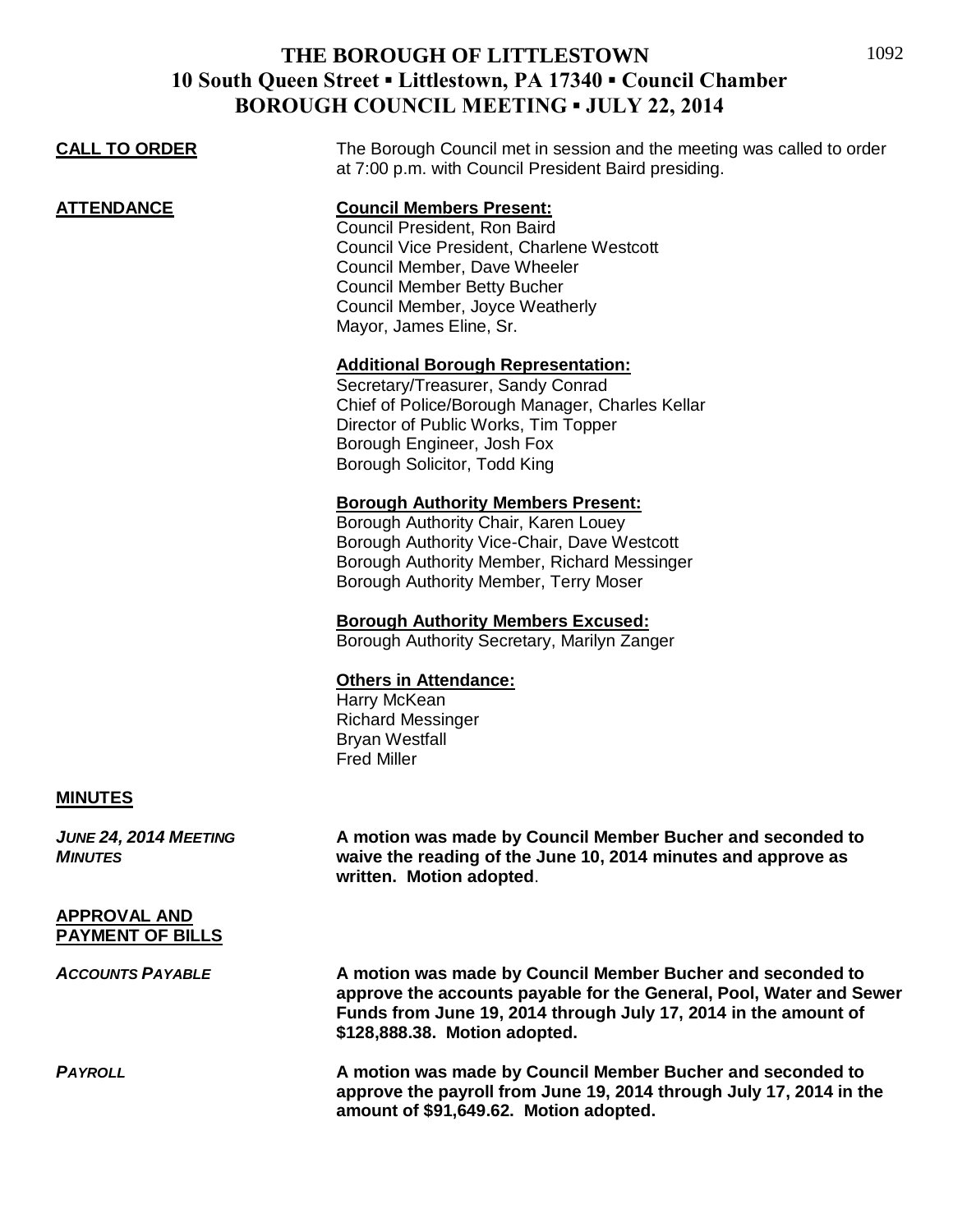| <b>APPROVAL AND</b><br><b>PAYMENT OF BILLS</b> |                                                                                                                                                                                                                                                                                                  |
|------------------------------------------------|--------------------------------------------------------------------------------------------------------------------------------------------------------------------------------------------------------------------------------------------------------------------------------------------------|
| <b>REVENUE &amp; EXPENSE REPORT</b>            | A motion was made by Council Member Bucher and seconded to<br>approve the Revenue and Expense report for June. Motion adopted.                                                                                                                                                                   |
| <b>NEW BUSINESS</b>                            |                                                                                                                                                                                                                                                                                                  |
| <b>Request from Nick Oaster</b>                | A motion was made by Council Member Bucher and seconded to<br>approve the request from Nick Oaster, to allow the Littlestown Blue<br>Band to use the swimming pool and have use of a pavilion on<br>Thursday, July 31, 2014 from 2:30pm until 5pm. Motion adopted.                               |
| <b>REQUEST FROM THE BITTLE BRO'S</b>           | A motion was made by Council Vice President Westcott and<br>seconded to approve the request from the Bittle Brothers to display a<br>banner to advertise for a Good Ole' Cabaret. The banner is to be<br>placed at the History Plaza. Motion adopted.                                            |
| <b>RECESS</b>                                  | Council President Baird recessed the meeting of the Littlestown Borough<br>Council at 7:15pm for the meeting of the Borough Authority.                                                                                                                                                           |
| <b>BOROUGH AUTHORITY</b>                       | The Borough Authority met in session and the meeting was called to order<br>at 7:18 p.m. with Borough Authority Chair, Louey presiding.                                                                                                                                                          |
| <b>CHANGE ORDER #6 - TAH</b>                   | A motion was made by Borough Authority Vice-Chair Westcott and<br>seconded to approve the Change Order #6 for contract 12-1 for an<br>additional sum of \$52,354.00 with 84 calendar days to complete the<br>work from the date the change order is executed/signed by Owner.<br>Motion adopted. |
| <b>CHANGE ORDER #5 - SWAM</b>                  | A motion was made by Borough Authority Vice-Chair Westcott and<br>seconded to approve the Change Order #5 for contract 12-2 for an<br>additional sum of \$20,324.00 with 56 calendar days to complete the<br>work from the date the change order is executed/signed by Owner.<br>Motion adopted. |
| <b>CHANGE ORDER #1 - DAVIDSON</b>              | A motion was made by Borough Authority Vice-Chair Westcott and<br>seconded to approve the Change Order #1 for contract 12-3 for an<br>additional sum of \$4,054.53 with 96 calendar days to complete the<br>work from the date the change order is executed/signed by Owner.<br>Motion adopted.  |
| PAYMENT NO. 18 - TAH                           | A motion was made by Borough Authority Vice-Chair Westcott and<br>seconded to approve the Application of Payment, Payment No. 18 to<br>TAH, for contract 12-1 in the amount of \$144,891.32. Motion adopted.                                                                                     |
| <b>PAYMENT NO. 5 - DAVIDSON</b>                | A motion was made by Borough Authority Vice-Chair Westcott and<br>seconded to approve the Application of Payment, Payment No. 5 to<br>Davidson, for contract 12-3 in the amount of \$32,056.94. Motion<br>adopted.                                                                               |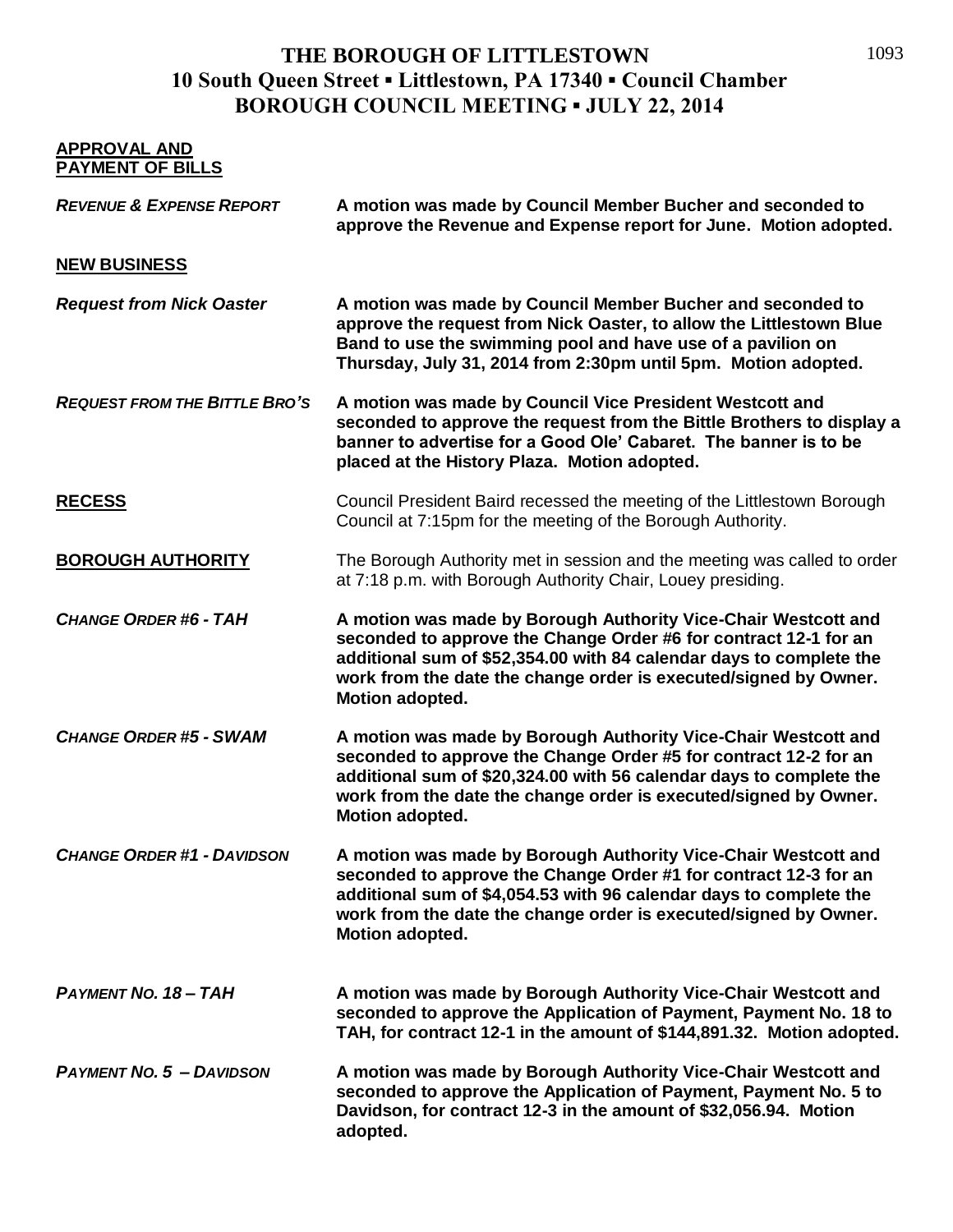| <b>ADJOURN</b>                                                   | Borough Authority Vice-Chair Westcott made a motion to adjourn the<br>meeting of the Littlestown Borough Authority. Motion adopted.                                                                                                                                                                                                                                                       |
|------------------------------------------------------------------|-------------------------------------------------------------------------------------------------------------------------------------------------------------------------------------------------------------------------------------------------------------------------------------------------------------------------------------------------------------------------------------------|
|                                                                  | The meeting of the Littlestown Borough Authority was adjourned at<br>7:19pm.                                                                                                                                                                                                                                                                                                              |
| <b>RECONVENE</b>                                                 | The meeting of the Littlestown Borough Council was reconvened at<br>7:19pm.                                                                                                                                                                                                                                                                                                               |
| <b>NEW BUSINESS</b>                                              |                                                                                                                                                                                                                                                                                                                                                                                           |
| <b>CHANGE ORDER #6 - TAH</b>                                     | A motion was made by Council Member Bucher and seconded to<br>approve the Change Order #6 for contract 12-1 for an additional sum<br>of \$52,354.00 with 84 calendar days to complete the work from the<br>date the change order is executed/signed by Owner. Motion adopted.                                                                                                             |
| <b>CHANGE ORDER #5 - SWAM</b>                                    | A motion was made by Council Member Bucher and seconded to<br>approve the Change Order #5 for contract 12-2 for an additional sum<br>of \$20,324.00 with 56 calendar days to complete the work from the<br>date the change order is executed/signed by Owner. Motion adopted.                                                                                                             |
| <b>CHANGE ORDER #1 - DAVIDSON</b>                                | A motion was made by Council Member Bucher and seconded to<br>approve the Change Order #1 for contract 12-3 for an additional sum<br>of \$4,054.53 with 96 calendar days to complete the work from the<br>date the change order is executed/signed by Owner. Motion adopted.                                                                                                              |
| <b>PAYMENT NO. 18 - TAH</b>                                      | A motion was made by Council Member Bucher and seconded to<br>approve the Application of Payment, Payment No. 18 to TAH, for<br>contract 12-1 in the amount of \$144,891.32. Motion adopted.                                                                                                                                                                                              |
| <b>PAYMENT NO. 5 - DAVIDSON</b>                                  | A motion was made by Council Member Bucher and seconded to<br>approve the Application of Payment, Payment No. 5 to Davidson, for<br>contract 12-3 in the amount of \$32,056.94. Motion adopted.                                                                                                                                                                                           |
| <b>NON-AGENDA ITEMS</b>                                          |                                                                                                                                                                                                                                                                                                                                                                                           |
| <b>REQUEST FROM ERNIE SPAMER</b>                                 | A motion was made by Council Member Bucher and seconded to<br>approve the request from Ernie Spamer to hold the Littlestown<br>Community Crop Walk on October 12, 2014 starting at 1:00pm and to<br>allow the event to take place on the main streets of Littlestown.<br>Council President Baird stated that this was a non-agenda item and asked<br>from public comment. Motion adopted. |
| <b>AMERICAN TOWER LEASE</b><br><b>EXTENSION</b>                  | A motion was made by Council Member Bucher and seconded to<br>approve and sign the American Tower Lease Agreement Amendment<br>extending the lease. Council President Baird stated that this was a non-<br>agenda item and asked from public comment. Motion adopted.                                                                                                                     |
| <b>RESIGNATION OF JANELLE</b><br><b>CONCESSION STAND MANAGER</b> | A motion was made by Council Member Bucher and seconded to<br>accept the resignation of Janelle Kagarise, Concession Stand<br>Manager effective July 31, 2014. Council President Baird stated that this                                                                                                                                                                                   |